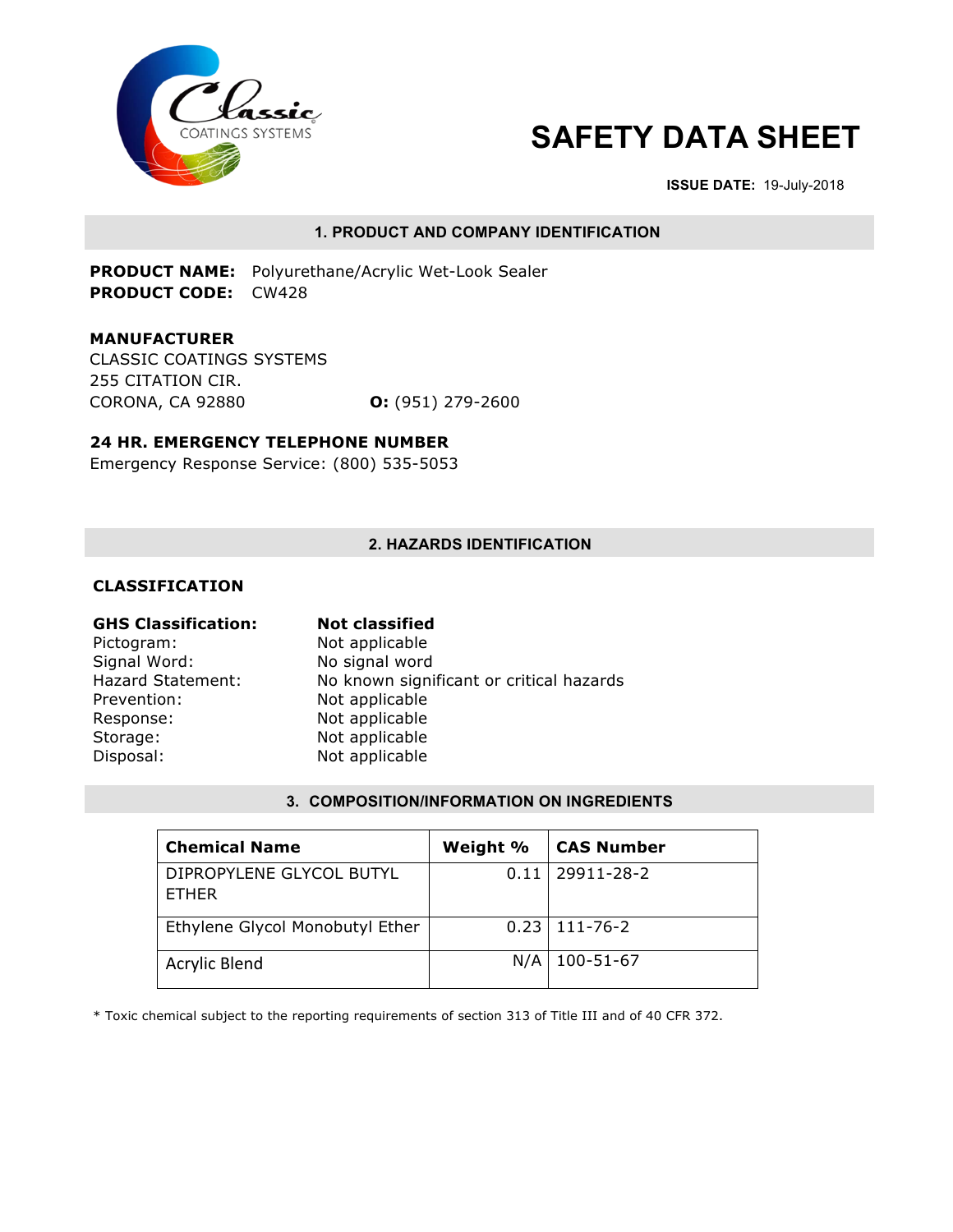**EYES :** Flush with water for 15 minutes. See a physician.

**SKIN :** Wash skin with soap and water. See a physician if irritation persists.

**INGESTION :** INGESTION: IF VICTIM IS CONSCIOUS GIVE TWO GLASSES OF WATER AND INDUCE VOMITING. CALL A PHYSCIAN (911) IMMEDIATELY.

**INHALATION :** INHALATION: REMOVE INDIVIDUAL TO FRESH AIR. IF BREATHING IS DIFFICULT, ADMINISTER OXYGEN. IF BREATHING HAS STOPPED GIVE ARTIFICIAL RESPIRATION. KEEP PERSON WARM, QUIET AND GET MEDICAL ATTENTION.

### **5. FIRE FIGHTING MEASURES**

**FLASH POINT AND METHOD : 150.00 TCC** 

**FLAMMABLE LIMITS :** 1.1 TO 10.6

**AUTOIGNITION TEMPERATURE :** This product will not autoignite.

**FLAMMABLE CLASS : Not flammable.** 

**GENERAL HAZARD :** MATERIAL WILL NOT SUPPORT COMBUSTION IN THE WET STATE.

**EXTINGUISHING MEDIA :** Use foam, carbon dioxide or chemical fire fighting apparatus.

**FIRE FIGHTING PROCEDURES**: The use of self-contained breathing apparatus is recommended for fire fighters. Water spray may be used for cooling containers to prevent possible pressure build-up and autoignition or explosion when exposed to extreme heat. Avoid spreading burning liquid when using water for cooling containers.

**FIRE EXPLOSION :** CLOSED CONTAINERS MAY EXPLODE WHEN EXPOSED TO HEAT OR FLAME DUE TO PRESSURE

BUILDUP. COOL CONTAINERS WITH WATER SPRAY.

### **6. ACCIDENTAL RELEASE MEASURES**

**SMALL SPILL :** DIKE AND CONTAIN SPILLED MATERIAL. ELIMINATE IGNITION SOURCES SUCH AS FLAMES , PILOT LIGHTS, SPARKS AND FLARES. SCOOP UP MATERIAL AND PUT INTO SUITABLE CONTAINER.

**LARGE SPILL :** OBEY ALL LOCAL, STATE AND FEDERAL REGULATIONS.

### **ENVIRONMENTAL PRECAUTIONS**

**WATER SPILL :** OBEY ALL LOCAL, STATE AND FEDERAL REGULATIONS.

**LAND SPILL :** OBEY ALL LOCAL, STATE AND FEDERAL REGULATIONS.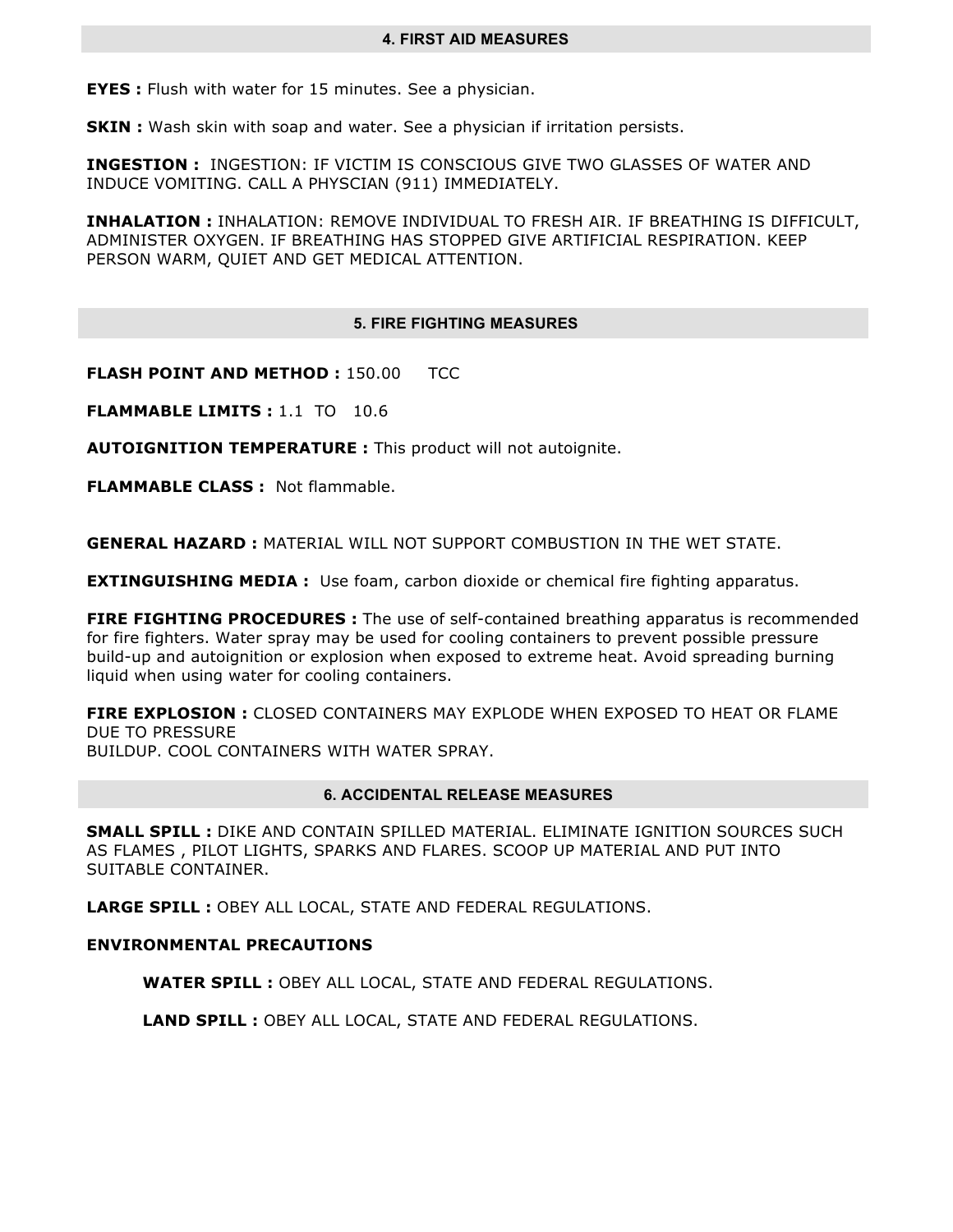### **7. HANDLING AND STORAGE**

**GENERAL PROCEDURES :** AVOID EXCESSIVE HEAT OR FLAME. DO NOT WELD ON OR NEAR CONTAINER. KEEP CONTAINERS CLOSED WHEN NOT IN USE. FOR INDUSTRIAL USE ONLY. KEEP OUT REACH FROM CHILDREN. WASH HANDS BEFORE EATING.

### **8. EXPOSURE CONTROLS\PERSONAL PROTECTION**

### **OSHA TABLE COMMENTS:**

NL = Not Listed

### **EXPOSURE LIMITS**

| <b>Components</b>                        | <b>CAS</b> | Limits               |
|------------------------------------------|------------|----------------------|
|                                          |            |                      |
| DIPROPYLENE GLYCOL BUTYL<br><b>FTHER</b> | 29911-28-2 |                      |
| Ethylene Glycol Monobutyl                | 111-76-2   | PEL: 25 PPM - SKIN   |
| Ether                                    |            | $TLV: 25$ PPM - SKIN |

## **ENGINEERING CONTROLS:** LOCAL EXHAUST RECOMMENDED.

MECHANICAL EXHAUST RECOMMENDED.

### **PERSONAL PROTECTIVE EQUIPMENT**

**EYES AND FACE:** SAFETY GLASSES OR CHEMICAL SPLASH GOGGLES RECOMMENDED.

**SKIN:** IMPERMEABLE RUBBER GLOVES RECOMMENDED.

**RESPIRATORY:** USE NIOSH APPROVED ORGANIC VAPOR RESPIRATOR WHEN PERMISSIBLE EXPOSURE LIMIT IS EXCEEDED.

**WORK HYGIENIC PRACTICES:** AVOID EXCESSIVE HEAT OR FLAME. DO NOT WELD ON OR NEAR CONTAINER.

KEEP CONTAINERS CLOSED WHEN NOT IN USE. FOR INDUSTRIAL USE ONLY. KEEP OUT REACH FROM CHILDREN. WASH HANDS BEFORE EATING.

### **9. PHYSICAL AND CHEMICAL PROPERTIES**

**PHYSICAL STATE :** Liquid **ODOR :** Low odor **COLOR :** milky **pH :** 8.0-9.0

**COATING VOC:** 75.000 **MATERIAL VOC:** 24.067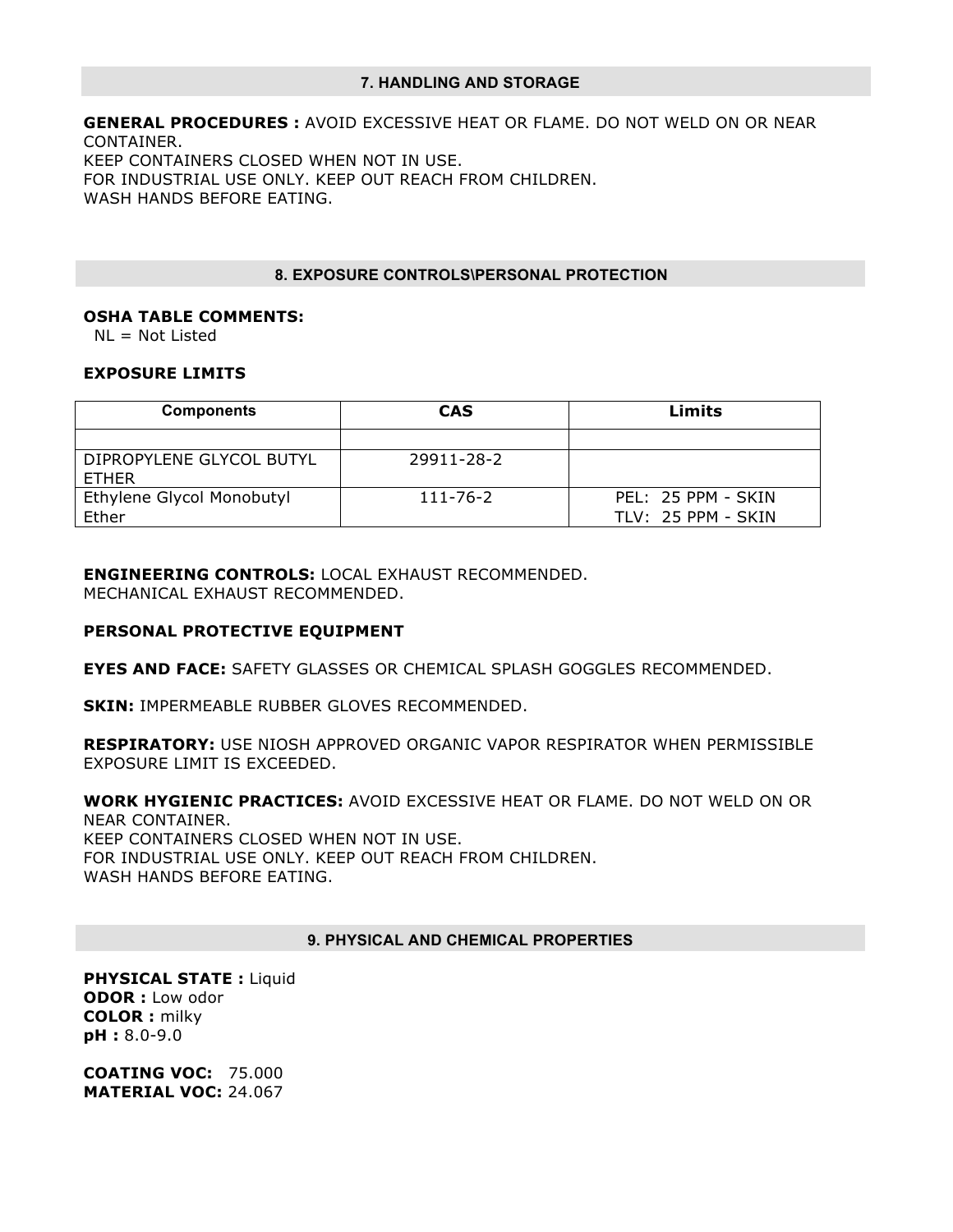### **10. STABILITY AND REACTIVITY**

**STABLE :** MATERIAL IS STABLE.

**HAZARDOUS POLYMERIZATION :** Product will not undergo polymerization.

**CONDITIONS TO AVOID :** High temperatures, open flames or sparks.

**HAZARDOUS DECOMPOSITION PRODUCTS:** THERMAL DECOMPOSITION MAY YIELD CARBON DIOXIDE AND/OR CARBON MONOXIDE,ACRID SMOKE OR METAL FUMES WHEN HEATED TO DECOMPOSITION.

**INCOMPATIBLE MATERIALS :** AVOID MIXING WITH STRONG OXIDIZERS OR REDUCING AGENTS.

### **11. TOXICOLOGICAL INFORMATION**

**GENERAL COMMENTS:** None identified.

### **12. ECOLOGICAL INFORMATION**

**ECOTOXICOLOGICAL INFORMATION:** No data available,

### **13. DISPOSAL CONSIDERATIONS**

**DISPOSAL METHOD:** OBEY ALL LOCAL, STATE AND FEDERAL REGULATIONS.

**EMPTY CONTAINER:** OBEY ALL LOCAL, STATE AND FEDERAL REGULATIONS.

**RCRA/EPA WASTE INFORMATION:** Obey all local, state and federal regulations.

### **14. TRANSPORT INFORMATION**

**DOT (DEPARTMENT OF TRANSPORTATION) PROPER SHIPPING NAME :** Not regulated **TECHNICAL NAME: Paint related material** 

### **15. REGULATORY INFORMATION**

 **UNITED STATES SARA TITLE III (SUPERFUND AMENDMENRS AND REAUTHORIZATION ACT) 311/312 HAZARD CATEGORIES: FIRE :** - **PRESSURE GENERATING :** - **REACTIVITY :** - **ACUTE :** - **CHRONIC :** - **313 REPORTABLE INGREDIENTS:** -

**302/304 EMERGENCY PLANNING EMERGENCY PLAN:** This product does not contain any extremely hazardous substances.